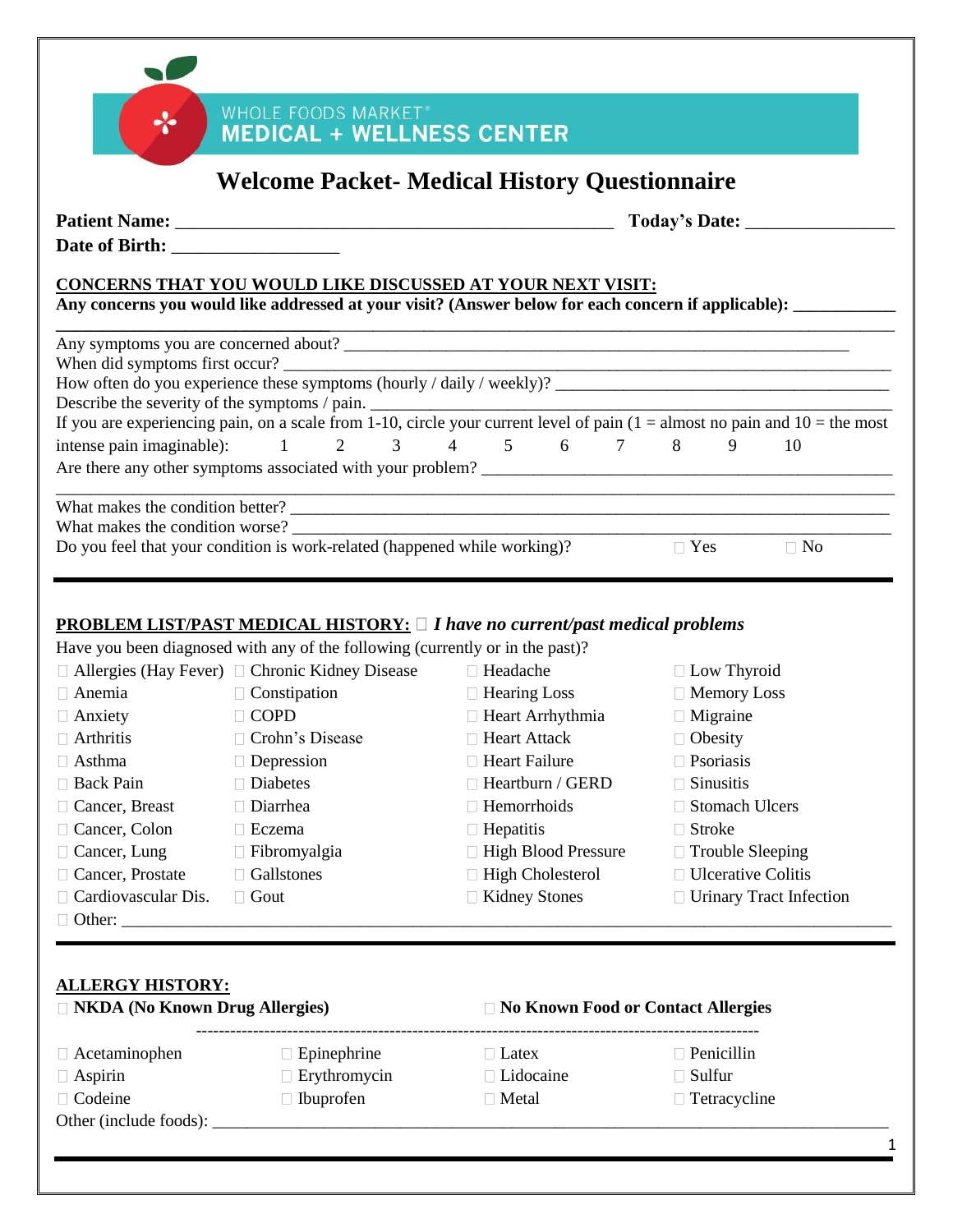|                                                                                                                                                                                                                                                                                | Name: Name and the state of the state of the state of the state of the state of the state of the state of the state of the state of the state of the state of the state of the state of the state of the state of the state of |                                                                                                                                                                                                |                                                                                                                       |                                                                                                                                                                           |  |  |
|--------------------------------------------------------------------------------------------------------------------------------------------------------------------------------------------------------------------------------------------------------------------------------|--------------------------------------------------------------------------------------------------------------------------------------------------------------------------------------------------------------------------------|------------------------------------------------------------------------------------------------------------------------------------------------------------------------------------------------|-----------------------------------------------------------------------------------------------------------------------|---------------------------------------------------------------------------------------------------------------------------------------------------------------------------|--|--|
| <b>MEDICATION HISTORY:</b><br>$\Box$ I am not currently taking any medications, vitamins, or other supplements<br>List any medications, vitamins, minerals, and herbals that you are currently taking:                                                                         |                                                                                                                                                                                                                                |                                                                                                                                                                                                |                                                                                                                       |                                                                                                                                                                           |  |  |
| <b>Name of Medication / Supplement</b>                                                                                                                                                                                                                                         | <b>Dosage</b>                                                                                                                                                                                                                  | <b>Name of Medication / Supplement</b>                                                                                                                                                         |                                                                                                                       | <b>Dosage</b>                                                                                                                                                             |  |  |
|                                                                                                                                                                                                                                                                                |                                                                                                                                                                                                                                | <u> 1980 - Jan Alexandro (f. 1980).</u><br>1900 - Johann Barn, fransk skrivet (f. 1980).                                                                                                       |                                                                                                                       |                                                                                                                                                                           |  |  |
|                                                                                                                                                                                                                                                                                |                                                                                                                                                                                                                                |                                                                                                                                                                                                |                                                                                                                       |                                                                                                                                                                           |  |  |
|                                                                                                                                                                                                                                                                                |                                                                                                                                                                                                                                |                                                                                                                                                                                                | <u> 1980 - Jan Samuel Barbara, martin a shekara 1980 - An tsa a shekara 1980 - An tsa a shekara 1980 - An tsa a s</u> |                                                                                                                                                                           |  |  |
| Total number of medications and vitamins / supplements that I take on a regular basis is:                                                                                                                                                                                      |                                                                                                                                                                                                                                |                                                                                                                                                                                                |                                                                                                                       |                                                                                                                                                                           |  |  |
| <b>PAST SURGICAL HISTORY:</b> No past surgeries<br>List significant surgeries or injuries:<br>□ Adenoidectomy (date: ______)<br>□ Appendectomy (date: ______)<br>□ Breast Augmentation (date: ______)<br>Cataract Surgery (date: ______)<br>Gallbladder Surgery (date: ______) |                                                                                                                                                                                                                                | □ Knee Surgery - Both (date: ______)<br>Knee Surgery - Left (date: ______)<br>Knee Surgery - Right (date: _____)<br>Laser Eye Surgery (date: ______)<br>Reduced Fracture - Open (date: ______) |                                                                                                                       | □ Spinal Fusion – Low Back (date: ______)<br>□ Spinal Fusion – Neck (date: _______)<br>Total Hip Replaced - Both (date: _____)<br>Total Hip Replaced - Left (date: _____) |  |  |
| Hernia Repair (date: _______)<br>Hysterectomy - Abdom. (date: ______)                                                                                                                                                                                                          |                                                                                                                                                                                                                                | Shoulder Surgery - Both (date: ______)<br>Shoulder Surgery - Left (date: ______)                                                                                                               |                                                                                                                       | □ Total Hip Replaced - Right (date: _____)                                                                                                                                |  |  |
|                                                                                                                                                                                                                                                                                |                                                                                                                                                                                                                                | Shoulder Surgery - Right (date: _____)                                                                                                                                                         |                                                                                                                       |                                                                                                                                                                           |  |  |
| Hysterectomy - Vaginal (date: ______)                                                                                                                                                                                                                                          |                                                                                                                                                                                                                                |                                                                                                                                                                                                |                                                                                                                       |                                                                                                                                                                           |  |  |

### **FAMILY HISTORY:**

Has any member of your family been diagnosed with any of the following conditions? Circle whether each family member is living or deceased. Then place an "X" under any conditions that they have now or had before they passed away. Circle the "X" if the family member passed away due to that condition. List any other illnesses these family members have had on the line below.

|                                    | <b>High Blood</b>        | <b>Heart Disease</b> | <b>Diabetes</b> | <b>Cancer</b> | <b>High Cholesterol</b> |
|------------------------------------|--------------------------|----------------------|-----------------|---------------|-------------------------|
|                                    | <b>Pressure</b>          |                      |                 |               |                         |
| Mother (Living / Deceased)         |                          |                      |                 |               |                         |
| Father (Living / Deceased)         |                          |                      |                 |               |                         |
| Sister 1 (Living / Deceased)       |                          |                      |                 |               |                         |
| Sister 2 (Living / Deceased)       |                          |                      |                 |               |                         |
| Sister 3 (Living / Deceased)       |                          |                      |                 |               |                         |
| Brother 1 (Living / Deceased)      |                          |                      |                 |               |                         |
| Brother 2 (Living / Deceased)      |                          |                      |                 |               |                         |
| Brother 3 (Living / Deceased)      | and the control of       |                      |                 |               |                         |
| Additional Family: $S / B (L / D)$ | <b>Contract Contract</b> |                      |                 |               |                         |
| Other:                             |                          |                      |                 |               |                         |

\_\_\_\_\_\_\_\_\_\_\_\_\_\_\_\_\_\_\_\_\_\_\_\_\_\_\_\_\_\_\_\_\_\_\_\_\_\_\_\_\_\_\_\_\_\_\_\_\_\_\_\_\_\_\_\_\_\_\_\_\_\_\_\_\_\_\_\_\_\_\_\_\_\_\_\_\_\_\_\_\_\_\_\_\_\_\_\_\_\_\_\_\_\_\_\_\_\_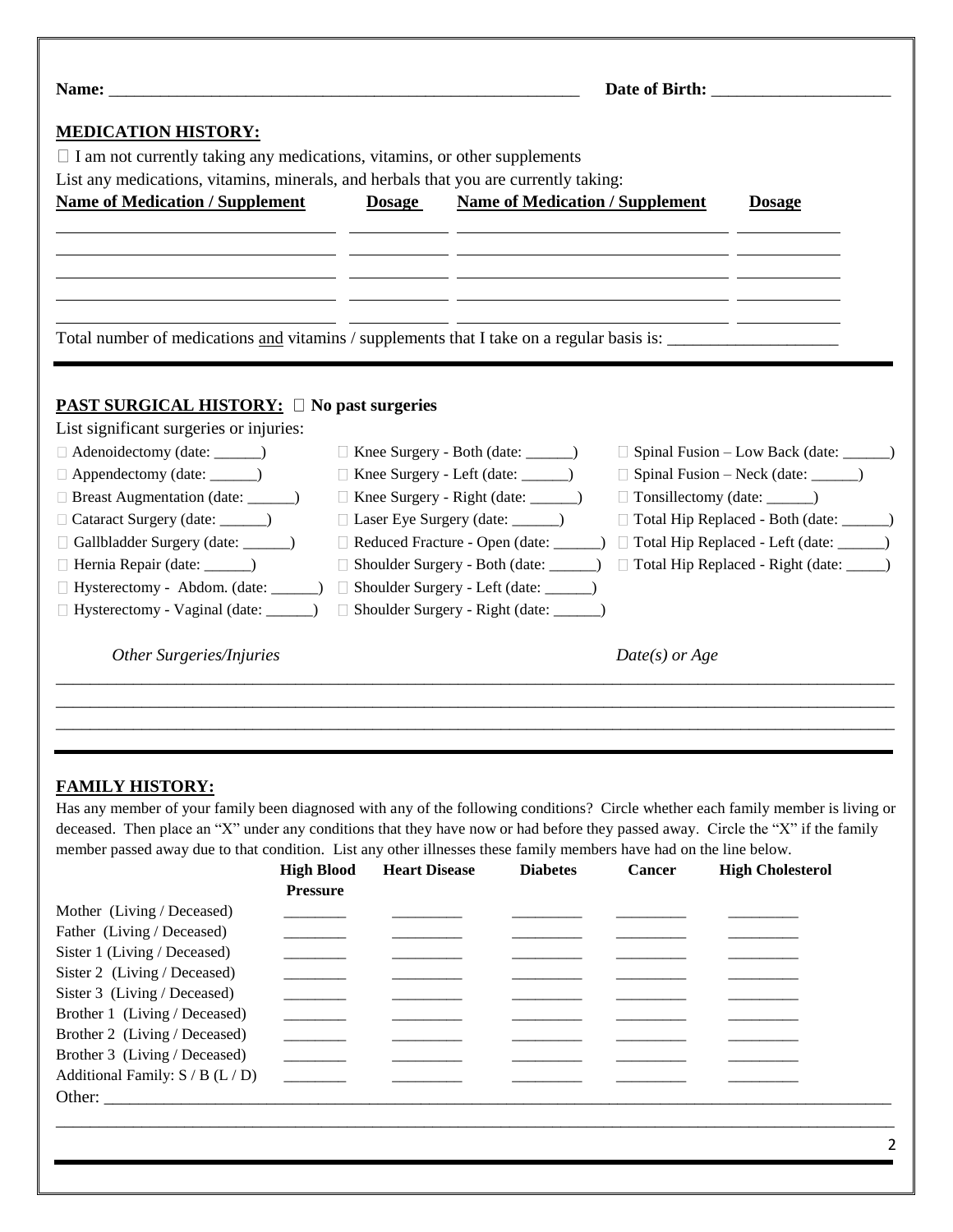| <b>SOCIAL HISTORY:</b>                                                                                                                                                                                                                                                                                                                                                                                                                                                                                   |                             |              |                           |                                                           |                                                        |                |                                             |                                       |                      |                                                      |                          |                                       |                         |
|----------------------------------------------------------------------------------------------------------------------------------------------------------------------------------------------------------------------------------------------------------------------------------------------------------------------------------------------------------------------------------------------------------------------------------------------------------------------------------------------------------|-----------------------------|--------------|---------------------------|-----------------------------------------------------------|--------------------------------------------------------|----------------|---------------------------------------------|---------------------------------------|----------------------|------------------------------------------------------|--------------------------|---------------------------------------|-------------------------|
| <b>Energy:</b> On a scale from 1-10, circle what your current energy level is during the day $(1 =$ difficult to move and $10 =$                                                                                                                                                                                                                                                                                                                                                                         |                             |              |                           |                                                           |                                                        |                |                                             |                                       |                      |                                                      |                          |                                       |                         |
| bouncing around full of energy):                                                                                                                                                                                                                                                                                                                                                                                                                                                                         |                             |              |                           |                                                           |                                                        |                |                                             |                                       |                      |                                                      |                          |                                       |                         |
| $\mathbf{1}$                                                                                                                                                                                                                                                                                                                                                                                                                                                                                             |                             |              |                           |                                                           | 2 3 4 5 6 7 8 9                                        |                |                                             |                                       |                      | 10                                                   |                          |                                       |                         |
| <b>Well-being / Stress:</b> On a scale from 1-10, circle your current stress level $(1 = \text{complete and total stress } / \text{no well-being})$                                                                                                                                                                                                                                                                                                                                                      |                             |              |                           |                                                           |                                                        |                |                                             |                                       |                      |                                                      |                          |                                       |                         |
| and $10 =$ no stress at all / total well-being):                                                                                                                                                                                                                                                                                                                                                                                                                                                         |                             |              |                           |                                                           |                                                        |                |                                             |                                       |                      |                                                      |                          |                                       |                         |
| $\mathbf{1}$                                                                                                                                                                                                                                                                                                                                                                                                                                                                                             | 2                           |              | 3                         |                                                           | 4 5 6 7                                                |                |                                             | 8                                     | 9                    | 10                                                   |                          |                                       |                         |
| Check any sources of stress present in your life:                                                                                                                                                                                                                                                                                                                                                                                                                                                        |                             |              |                           |                                                           |                                                        |                |                                             |                                       |                      |                                                      |                          |                                       |                         |
| $\Box$ None                                                                                                                                                                                                                                                                                                                                                                                                                                                                                              | $\Box$ Financial            |              |                           |                                                           | $\Box$ Job related $\Box$ Family $\Box$ Spouse/Partner |                |                                             |                                       |                      |                                                      |                          | $\Box$ Children                       |                         |
| $\Box$ Friends                                                                                                                                                                                                                                                                                                                                                                                                                                                                                           |                             |              |                           | $\Box$ Social pressures $\Box$ Health                     |                                                        | □ School       |                                             | $\Box$ Traffic                        |                      |                                                      |                          |                                       |                         |
|                                                                                                                                                                                                                                                                                                                                                                                                                                                                                                          |                             |              |                           |                                                           |                                                        |                |                                             |                                       |                      |                                                      |                          |                                       |                         |
| Check any hobbies / activities you participate in to help you with stress and provide well-being:                                                                                                                                                                                                                                                                                                                                                                                                        |                             |              |                           |                                                           |                                                        |                |                                             |                                       |                      |                                                      |                          |                                       |                         |
| $\Box$ None                                                                                                                                                                                                                                                                                                                                                                                                                                                                                              |                             |              | $\Box$ Arts and crafts    |                                                           | $\Box$ Fitness                                         |                |                                             | $\Box$ School activities              |                      |                                                      | □ School sports          |                                       |                         |
|                                                                                                                                                                                                                                                                                                                                                                                                                                                                                                          |                             |              |                           |                                                           |                                                        |                |                                             |                                       |                      |                                                      | □ Vocal music            |                                       |                         |
| $\Box$ Community sports $\Box$ Cooking / baking                                                                                                                                                                                                                                                                                                                                                                                                                                                          |                             |              |                           |                                                           |                                                        |                |                                             | $\Box$ Martial arts $\Box$ Gymnastics |                      |                                                      |                          |                                       |                         |
| $\Box$ Instrumental music                                                                                                                                                                                                                                                                                                                                                                                                                                                                                |                             | $\Box$ Drama |                           |                                                           |                                                        | $\Box$ Debate  |                                             |                                       |                      | $\Box$ Religious activities $\Box$ Community service |                          |                                       |                         |
| $\Box$ Computers                                                                                                                                                                                                                                                                                                                                                                                                                                                                                         |                             |              |                           | $\Box$ Reading / writing                                  |                                                        | $\Box$ Dance   | $\Box$ Golf                                 |                                       |                      |                                                      | $\Box$ Boating / sailing |                                       |                         |
| $\Box$ TV / movies $\Box$ Cycling / biking                                                                                                                                                                                                                                                                                                                                                                                                                                                               |                             |              |                           |                                                           |                                                        | $\Box$ Running |                                             | □ Hiking / walking                    |                      |                                                      |                          | $\Box$ Outdoors activities            |                         |
|                                                                                                                                                                                                                                                                                                                                                                                                                                                                                                          |                             |              |                           |                                                           |                                                        |                |                                             |                                       |                      |                                                      |                          |                                       |                         |
| unhealthy / very unhealthy and $10 =$ totally healthy):<br>1<br>Check the box that best describes the variety of foods (nutritional balance) in your diet:<br>$\Box$ Restricting (inadequate calories) $\Box$ Poorly-balanced $\Box$ Moderately-balanced<br>Check all of the boxes below that describe your current diet:<br>$\Box$ Western (American) $\Box$ American Diabetes Assoc. $\Box$ Gluten-free $\Box$ High fiber $\Box$ High protein<br>$\Box$ Low calorie<br>$\Box$ Low sodium<br>$\Box$ TLC | 2                           | $\Box$ Vegan | 3<br>$\Box$ Mediterranean | $\overline{4}$<br>$\Box$ Low carbohydrate                 | 5 <sup>5</sup>                                         | $\Box$ Paleo   | $\Box$ Low cholesterol<br>$\Box$ Vegetarian | 6 7 8                                 | 9<br>$\Box$ Low fat  | 10<br>□ Plant-based<br>$\Box$ Weight loss            |                          | □ Well-balanced<br>$\Box$ Low protein | □ American Heart Assoc. |
| <b>Caffeine:</b> Check all of the boxes next to any of the sources of caffeine that you consume regularly and then circle the<br>number of servings per day:<br>□ Coffee<br>□ Tea<br>$\Box$ Medicines                                                                                                                                                                                                                                                                                                    |                             |              |                           | $\Box$ Carbonated beverages<br>$\Box$ Dietary supplements |                                                        |                | $\Box$ Energy drinks                        |                                       |                      | $\Box$ Guarana drinks                                |                          | $\Box$ Chocolate                      |                         |
| Servings per day average:                                                                                                                                                                                                                                                                                                                                                                                                                                                                                |                             |              | $\overline{0}$            | $<1\,$                                                    | $\mathbf{1}$                                           | $\overline{2}$ | 3                                           | $\overline{4}$                        | 5                    | 6                                                    | $\tau$                   | 8                                     | >8                      |
| Alcohol: Check all of the boxes that describe your current alcohol use and then circle the number of servings per day:<br>$\Box$ Never<br>□ Beer                                                                                                                                                                                                                                                                                                                                                         | □ Occasional<br>$\Box$ Wine |              |                           |                                                           | □ Moderate<br>$\Box$ Cider                             | $\Box$ Heavy   | $\Box$ Hard liquor                          | □ Other                               | $\Box$ Recently quit |                                                      |                          | $\Box$ Quit years ago                 |                         |
| Servings per day average:                                                                                                                                                                                                                                                                                                                                                                                                                                                                                |                             |              | $\boldsymbol{0}$          | <1                                                        | $\blacksquare$                                         | $\overline{2}$ | $\mathfrak{Z}$                              | $\overline{4}$                        | $\overline{5}$       | 6                                                    | $\tau$                   | 8                                     | >8                      |
|                                                                                                                                                                                                                                                                                                                                                                                                                                                                                                          |                             |              |                           |                                                           |                                                        |                |                                             |                                       |                      |                                                      |                          |                                       |                         |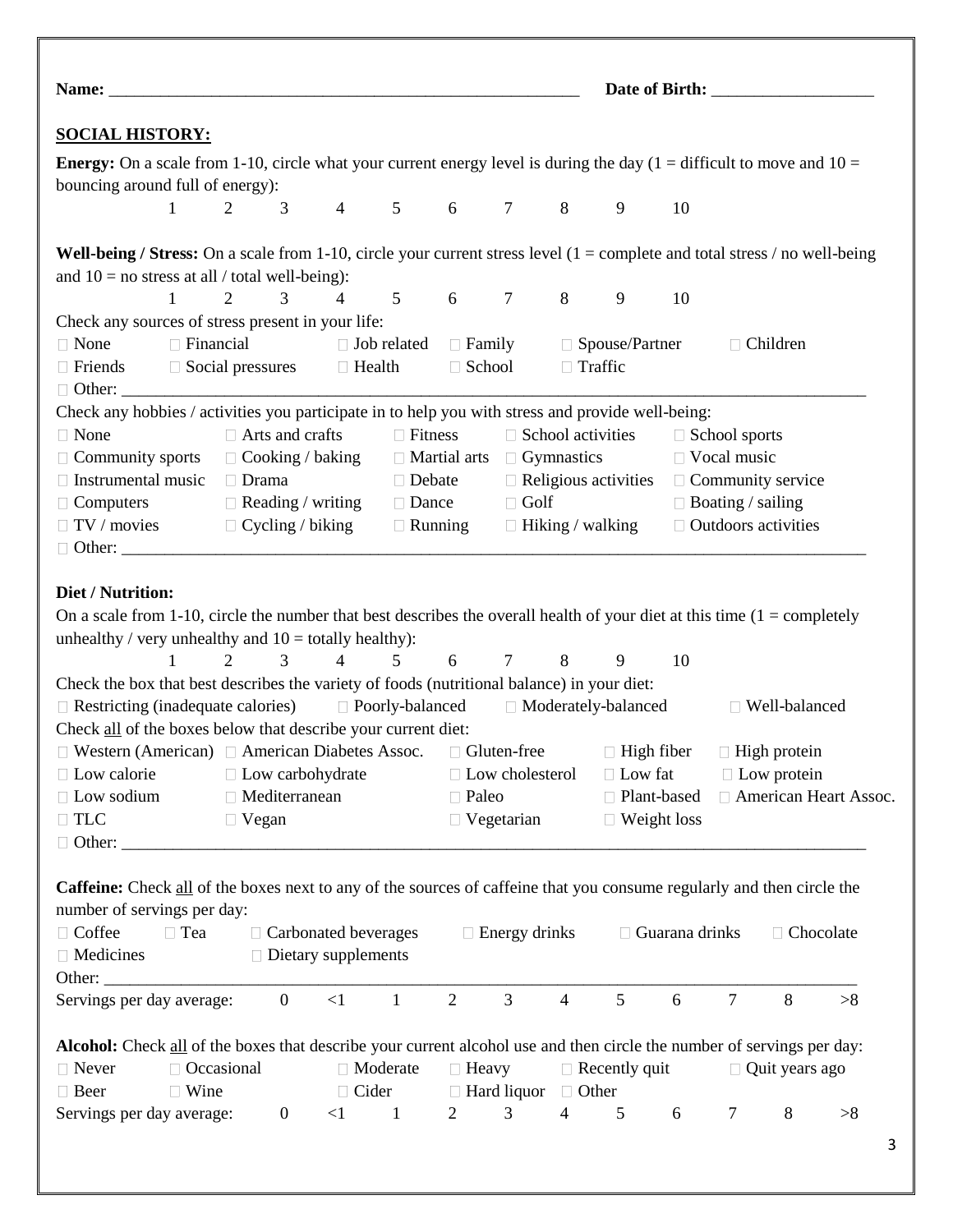| Tobacco: Check all of the boxes that describe your current or past tobacco use and then circle the number of cigarettes<br>per day (if applicable): |                  |                |                              |                                                       |                                                        |                |                |                              |                 |                                      |                                          |          |                  |
|-----------------------------------------------------------------------------------------------------------------------------------------------------|------------------|----------------|------------------------------|-------------------------------------------------------|--------------------------------------------------------|----------------|----------------|------------------------------|-----------------|--------------------------------------|------------------------------------------|----------|------------------|
| $\Box$ Never smoker                                                                                                                                 |                  |                |                              |                                                       |                                                        |                |                |                              |                 |                                      |                                          |          |                  |
|                                                                                                                                                     |                  |                |                              | □ Current some days smoker □ Current every day smoker |                                                        |                |                |                              |                 |                                      |                                          |          |                  |
| □ Former smoker (Approximate age started: _____ age stopped: ____ )<br>Cigarettes per day average: $0 \lt 1 \lt 1 \lt 2 \lt 3 \lt 4$                |                  |                |                              |                                                       |                                                        |                | 5 <sup>5</sup> | 6                            | $7\overline{ }$ | 8                                    | 9                                        | 10       | >10              |
|                                                                                                                                                     |                  |                |                              |                                                       |                                                        |                |                |                              |                 |                                      |                                          |          |                  |
| Had a blood test for smoking (cotinine test) in the last 12 months:                                                                                 |                  |                |                              |                                                       |                                                        |                |                | $\Box$ Yes                   |                 |                                      | $\Box$ No                                |          |                  |
| Result of the last blood test for smoking (cotinine test):                                                                                          |                  |                |                              |                                                       |                                                        |                |                |                              |                 |                                      |                                          |          |                  |
| Number of stop-smoking classes completed in the last 12 months:                                                                                     |                  |                |                              |                                                       |                                                        |                |                |                              |                 | $\Box$ 0 $\Box$ 1                    | $\Box$ Positive $\Box$ Negative          | $\Box$ 2 |                  |
|                                                                                                                                                     |                  |                |                              |                                                       |                                                        |                |                |                              |                 |                                      |                                          |          |                  |
| Cravings / Deprivation: Check any sources of cravings, or things that can cause you to feel deprived, if you do not get:                            |                  |                |                              |                                                       |                                                        |                |                |                              |                 |                                      |                                          |          |                  |
| $\Box$ None                                                                                                                                         | $\Box$ Free time |                |                              |                                                       | $\Box$ Time for relaxation and rest $\Box$ Sweet foods |                |                |                              |                 |                                      |                                          |          |                  |
| $\Box$ Savory / salty foods $\Box$ Fatty foods                                                                                                      |                  |                |                              |                                                       | $\Box$ Carbohydrates                                   |                |                |                              | $\Box$ Meats    |                                      |                                          |          |                  |
| □ Fast food<br>$\Box$ Dairy                                                                                                                         |                  |                |                              |                                                       | $\Box$ Candy                                           |                |                |                              | $\Box$ Chips    |                                      |                                          |          | $\Box$ Breads    |
| $\Box$ Soda / sugary drinks $\Box$ Caffeine                                                                                                         |                  |                |                              |                                                       | $\Box$ Alcohol                                         |                |                |                              |                 | □ Tobacco                            |                                          |          | $\Box$ Drugs     |
| On a scale from 1-10, circle the number that best describes how deprived you feel right now? $(1 = you are using every$                             |                  |                |                              |                                                       |                                                        |                |                |                              |                 |                                      |                                          |          |                  |
| ounce of will power to maintain your current diet and level of health and $10 =$ you are eating and doing whatever you want                         |                  |                |                              |                                                       |                                                        |                |                |                              |                 |                                      |                                          |          |                  |
| every day):                                                                                                                                         |                  |                |                              |                                                       |                                                        |                |                |                              |                 |                                      |                                          |          |                  |
| $\mathbf{1}$                                                                                                                                        | $\overline{2}$   | 3 <sup>1</sup> |                              | 4 5 6 7 8                                             |                                                        |                |                |                              | 9               | 10                                   |                                          |          |                  |
|                                                                                                                                                     |                  |                |                              |                                                       |                                                        |                |                |                              |                 |                                      |                                          |          |                  |
| Activity / Exercise: Check the box below that most represents your overall activity level:                                                          |                  |                |                              |                                                       |                                                        |                |                |                              |                 |                                      |                                          |          |                  |
| $\Box$ Inactive                                                                                                                                     | $\Box$ Light     |                |                              |                                                       | □ Moderate                                             |                |                |                              | $\Box$ Heavy    |                                      |                                          |          | $\Box$ Vigorous  |
| Check the boxes below that represent your current activities / ways of getting exercise, then circle the number of times per                        |                  |                |                              |                                                       |                                                        |                |                |                              |                 |                                      |                                          |          |                  |
| week and the average amount of time per day that you participate:                                                                                   |                  |                |                              |                                                       |                                                        |                |                |                              |                 |                                      |                                          |          |                  |
| $\Box$ None                                                                                                                                         |                  |                |                              | $\Box$ Walking / hiking $\Box$ Golf (walk course)     |                                                        |                |                |                              |                 | $\Box$ Bowling $\Box$ Housework      |                                          |          | $\Box$ Gardening |
| $\Box$ Yardwork                                                                                                                                     |                  |                |                              | $\Box$ Cycling / biking $\Box$ Running / jogging      |                                                        |                |                |                              |                 |                                      | $\Box$ Team sports $\Box$ Racquet sports |          | $\Box$ Yoga      |
| Aerobic classes<br>$\Box$ Martial arts                                                                                                              |                  |                |                              | $\Box$ Exercise classes                               |                                                        |                |                | $\Box$ Pilates               |                 | $\Box$ Stretching                    |                                          |          | □ Balance        |
| □ Dance<br>Resistance training                                                                                                                      |                  |                |                              | $\hfill\Box$<br>Rock climbing                         |                                                        |                |                |                              |                 |                                      |                                          |          |                  |
| Other:                                                                                                                                              |                  |                |                              |                                                       |                                                        |                |                |                              |                 |                                      |                                          |          |                  |
| Times per week:                                                                                                                                     | $\mathbf{1}$     | $\overline{2}$ | $\mathfrak{Z}$               | $\overline{4}$                                        | 5                                                      | 6              |                | $\tau$                       | >7              |                                      |                                          |          |                  |
| Average minutes per day:                                                                                                                            |                  | $5-10$         | $10-15$                      | $15-20$                                               | 20-30                                                  | $30 - 45$      |                | $45 - 60$                    |                 | 60-90                                | 90-120                                   | >120     |                  |
|                                                                                                                                                     |                  |                |                              |                                                       |                                                        |                |                |                              |                 |                                      |                                          |          |                  |
| <b>Sleep:</b> On a scale from 1-10, circle the number representing your current quality of sleep $(1 = not \, \, \text{rested at all and } 10 =$    |                  |                |                              |                                                       |                                                        |                |                |                              |                 |                                      |                                          |          |                  |
| completely rested):                                                                                                                                 |                  |                |                              |                                                       |                                                        |                |                |                              |                 |                                      |                                          |          |                  |
| 1                                                                                                                                                   | $\overline{2}$   | 3              | $\overline{4}$               | 5                                                     | 6                                                      | $\overline{7}$ |                | $8\,$                        | 9               | 10                                   |                                          |          |                  |
| Circle the average number of hours slept per night:                                                                                                 |                  |                |                              |                                                       |                                                        |                |                |                              |                 |                                      |                                          |          |                  |
| 1                                                                                                                                                   | 2                | 3              | 4                            | 5                                                     | 6                                                      | $\overline{7}$ |                | $8\,$                        | 9               | 10                                   | >10                                      |          |                  |
| <b>Sunlight:</b> Check all of the boxes below that describe your sun exposure most days, then circle the average number of                          |                  |                |                              |                                                       |                                                        |                |                |                              |                 |                                      |                                          |          |                  |
|                                                                                                                                                     |                  |                |                              |                                                       |                                                        |                |                |                              |                 |                                      |                                          |          |                  |
|                                                                                                                                                     |                  |                |                              |                                                       |                                                        |                |                |                              |                 |                                      |                                          |          |                  |
| minutes per day that you get quality sunlight exposure (>50% of skin exposed with UV index >3 and <6; usually between                               |                  |                |                              |                                                       |                                                        |                |                |                              |                 |                                      |                                          |          |                  |
| the hours of 10am and 2pm):                                                                                                                         |                  |                |                              |                                                       |                                                        |                |                |                              |                 |                                      |                                          |          |                  |
| □ Minimal                                                                                                                                           |                  |                | $\Box$ Occasional incidental |                                                       |                                                        |                |                | $\Box$ Occasional purposeful |                 |                                      |                                          |          |                  |
| $\Box$ Significant / purposeful                                                                                                                     |                  |                |                              | □ Outdoor employment                                  |                                                        |                |                |                              |                 | $\Box$ Outdoor exercise / activities |                                          |          |                  |
| Minutes of quality sunlight per day: 0                                                                                                              |                  |                |                              | 5<br>10                                               | 15                                                     | 20             |                | 30                           | 45              | 60                                   | 90                                       | 120      | >120             |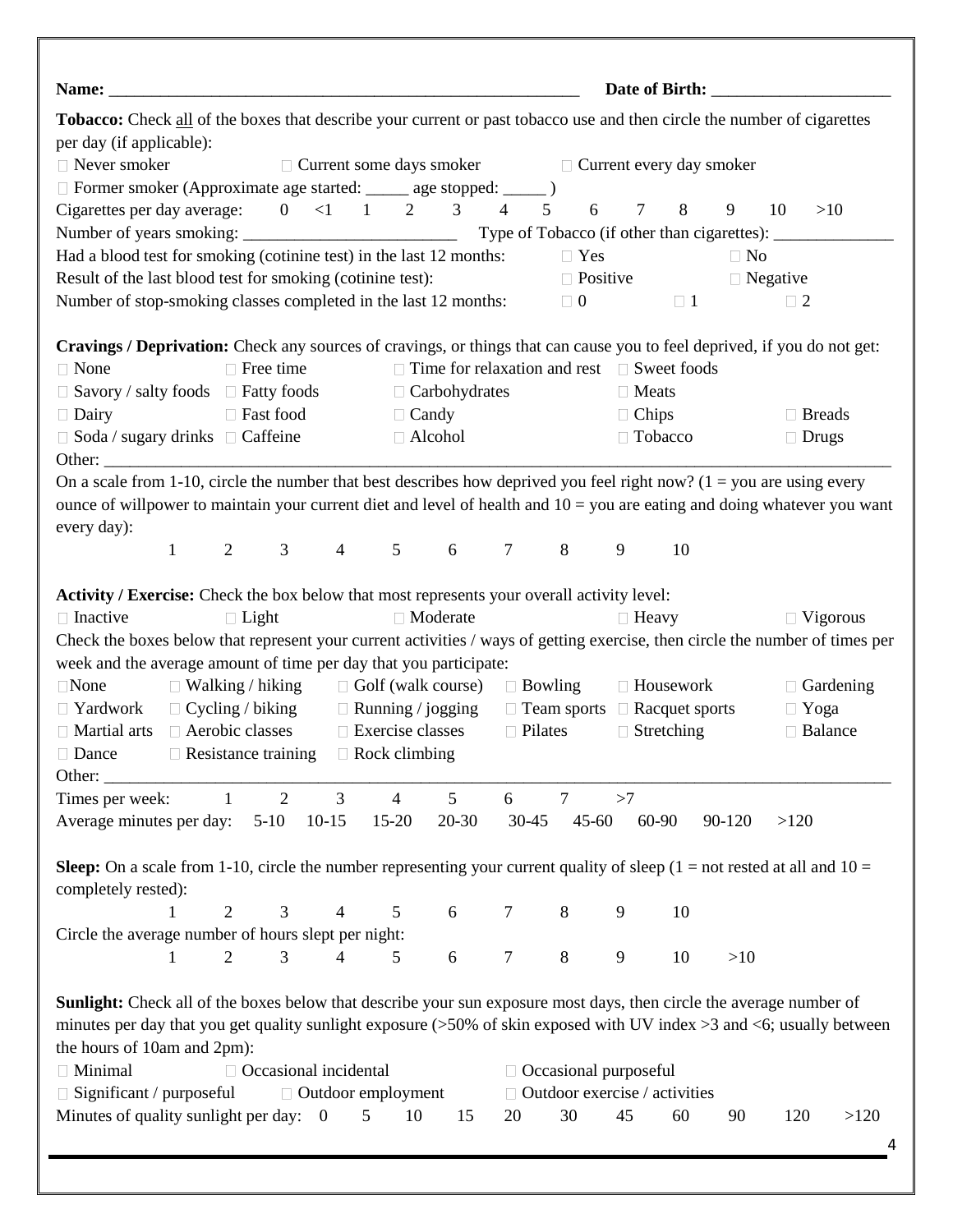# **MENSTRUAL / PREGNANCY / BIRTH HISTORY:** (New female patients only)

# **Name:** \_\_\_\_\_\_\_\_\_\_\_\_\_\_\_\_\_\_\_\_\_\_\_\_\_\_\_\_\_\_\_\_\_\_\_\_\_\_\_\_\_\_\_\_\_\_\_\_\_\_\_\_\_\_\_ **Date of Birth:** \_\_\_\_\_\_\_\_\_\_\_\_\_\_\_\_\_\_\_\_\_

### **Menstrual Cycle:**

| Check which box represents the regularity of your menstrual cycle and then write the length of your cycle below:            |                                                          |                                                  |
|-----------------------------------------------------------------------------------------------------------------------------|----------------------------------------------------------|--------------------------------------------------|
| $\Box$ Regular cycle $\Box$ Moderately irregular cycle $\Box$ Severely irregular cycle $\Box$ No cycle                      |                                                          |                                                  |
| Number of days from the first day of your period until the first day of your next period: ____________________              |                                                          |                                                  |
|                                                                                                                             |                                                          |                                                  |
| Check the box that best describes your menstrual flow (average amount of bleeding during your period):                      |                                                          |                                                  |
| $\Box$ Scant bleeding $\Box$ Light bleeding                                                                                 |                                                          | □ Moderate bleeding □ Heavy bleeding             |
| Check all of the boxes below that describe your periods:                                                                    |                                                          |                                                  |
| $\Box$ No problems $\Box$ Moderate cramps $\Box$ Severe cramps $\Box$ Bloating $\Box$ Mood swings (PMS)                     |                                                          |                                                  |
|                                                                                                                             |                                                          |                                                  |
|                                                                                                                             |                                                          |                                                  |
|                                                                                                                             |                                                          |                                                  |
| <b>Contraception (Birth Control):</b>                                                                                       |                                                          |                                                  |
| Check all the boxes below that represent your current forms of contraception (birth control):                               |                                                          |                                                  |
| $\Box$ Condoms, male $\Box$ Condoms, female $\Box$ Contraceptive implant<br>$\Box$ None<br>$\Box$ Abstinence                |                                                          |                                                  |
| $\Box$ Spermicide $\Box$ Depo-Provera $\Box$ Diaphragm $\Box$ Hysterectomy                                                  |                                                          | $\Box$ Intrauterine device                       |
| $\Box$ NuvaRing $\Box$ Morning after pill $\Box$ Oral contraceptives                                                        |                                                          | $\Box$ Rhythm Method $\Box$ Contraceptive sponge |
| $\Box$ Withdrawal $\Box$ Tubal ligation $\Box$ Vasectomy, partner                                                           |                                                          |                                                  |
|                                                                                                                             |                                                          |                                                  |
| <b>Pap Smears:</b>                                                                                                          |                                                          |                                                  |
|                                                                                                                             | □ Normal                                                 | □ Abnormal                                       |
|                                                                                                                             |                                                          |                                                  |
| <b>Pregnancies:</b>                                                                                                         |                                                          |                                                  |
| Current pregnancy status: $\Box$ Not pregnant $\Box$ Pregnant $\Box$ Positive Home Pregnancy Test $\Box$ Pregnancy possible |                                                          |                                                  |
| Problems getting pregnant: $\Box$ Yes $\Box$ No                                                                             |                                                          |                                                  |
| Total number of all pregnancies (gravida): ___________                                                                      |                                                          |                                                  |
| $\Box$ No<br>Problems during pregnancy: $\square$ Yes                                                                       |                                                          |                                                  |
| Check all the boxes below that represent any problems that you have had with past pregnancies:                              |                                                          |                                                  |
| Depression<br>$\Box$ Abuse                                                                                                  | $\Box$ Eclampsia (convulsions) $\Box$ Ectopic pregnancy  |                                                  |
| $\Box$ Excess amniotic fluid $\Box$ Excessive bleeding $\Box$ Excessive weight gain $\Box$ Excessive vomiting               |                                                          |                                                  |
| $\Box$ Gestational diabetes<br>$\Box$ Fetal distress                                                                        | $\Box$ Inadequate weight gain                            | $\Box$ Inadequate prenatal care                  |
| $\Box$ Infection (amnionitis) $\Box$ Low amniotic fluid                                                                     | $\Box$ Placenta previa (abnormal attachment of placenta) |                                                  |
| $\Box$ Pre-eclampsia (high blood pressure)                                                                                  | $\Box$ Premature rupture of membranes                    | □ Premature labor                                |
| $\Box$ Retained placenta<br>$\Box$ Stillbirth                                                                               |                                                          |                                                  |
|                                                                                                                             |                                                          |                                                  |
|                                                                                                                             |                                                          |                                                  |
| Total number of deliveries (para):<br>$\Box$ Vaginal delivery # $\_\_\_\_\_\_\_\_\_\_\_\_\_\_\_\_\_\_\_\_\_$                |                                                          |                                                  |
|                                                                                                                             |                                                          |                                                  |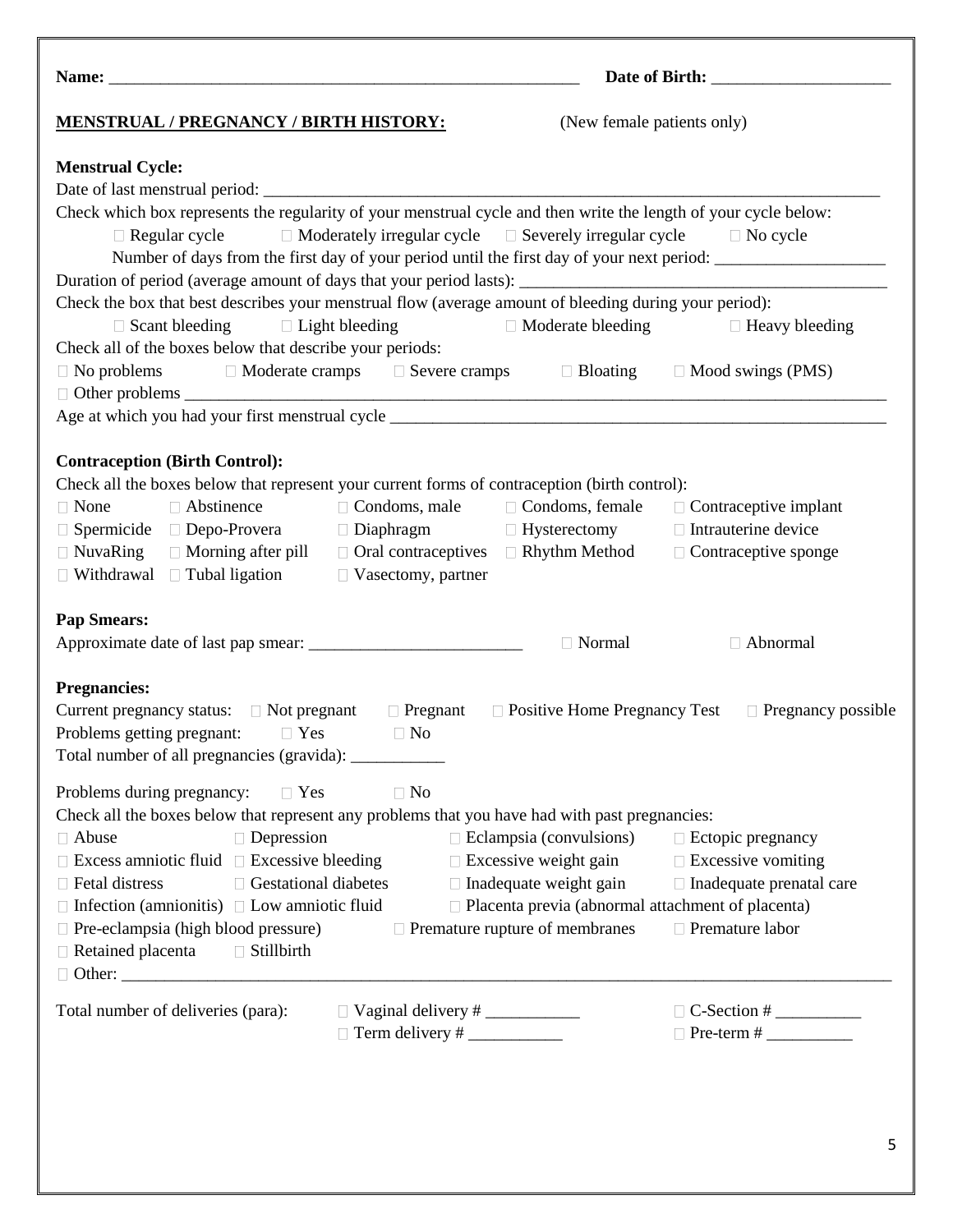| Check all the boxes below that represent any problems that you have had during past deliveries:               |  |                                     |           |                                                                                                                           |  |  |  |
|---------------------------------------------------------------------------------------------------------------|--|-------------------------------------|-----------|---------------------------------------------------------------------------------------------------------------------------|--|--|--|
| $\Box$ Abnormal placenta $\Box$ Failed forceps delivery $\Box$ Failed vacuum extraction $\Box$ Fetal distress |  |                                     |           |                                                                                                                           |  |  |  |
|                                                                                                               |  |                                     |           | $\Box$ Knot of umbilical cord $\Box$ Maternal bleeding $\Box$ Two-vessel umbilical cord $\Box$ Umbilical cord around neck |  |  |  |
| $\Box$ C-section complications                                                                                |  |                                     |           |                                                                                                                           |  |  |  |
| Other:                                                                                                        |  |                                     |           |                                                                                                                           |  |  |  |
| Total number of terminations (aborta): $\Box$ Spontaneous (miscarriages) #                                    |  |                                     |           |                                                                                                                           |  |  |  |
| Total number of multiple gestation pregnancies (twins, triplets, etc.):                                       |  |                                     |           |                                                                                                                           |  |  |  |
|                                                                                                               |  | $\Box$ 0 $\Box$ 1 $\Box$ 2 $\Box$ 3 | $\Box$ 4  | $\Box$ >4                                                                                                                 |  |  |  |
| Completed the Gardasil series (vaccination for HPV):                                                          |  | $\Box$ Yes                          | $\Box$ No | Unsure                                                                                                                    |  |  |  |

### **TREATING PRACTITIONERS / PROVIDERS:**

Please list any physicians, other healthcare professionals or "non-traditional" providers that you are currently seeing or have seen in the last 1-2 years (Please include treatment by providers in any of the following disciplines: conventional medicine, osteopathy, acupuncture, chiropractic, naturopathic, homeopathic, physical therapy, etc.):

|    | <u> 1989 - Johann Johann Stoff, deutscher Stoffen und der Stoffen und der Stoffen und der Stoffen und der Stoffen</u> |
|----|-----------------------------------------------------------------------------------------------------------------------|
| ۷. |                                                                                                                       |
| J. |                                                                                                                       |
| 4. |                                                                                                                       |
| ◡. |                                                                                                                       |
|    |                                                                                                                       |

### **HEALTH GOALS:**

Please list your top 3 health goals in order of importance (tell us what needs to be achieved for you to feel that you have had a successful and healing experience with us):

| л.            |  |
|---------------|--|
| <u>.</u>      |  |
| ∽<br><u>.</u> |  |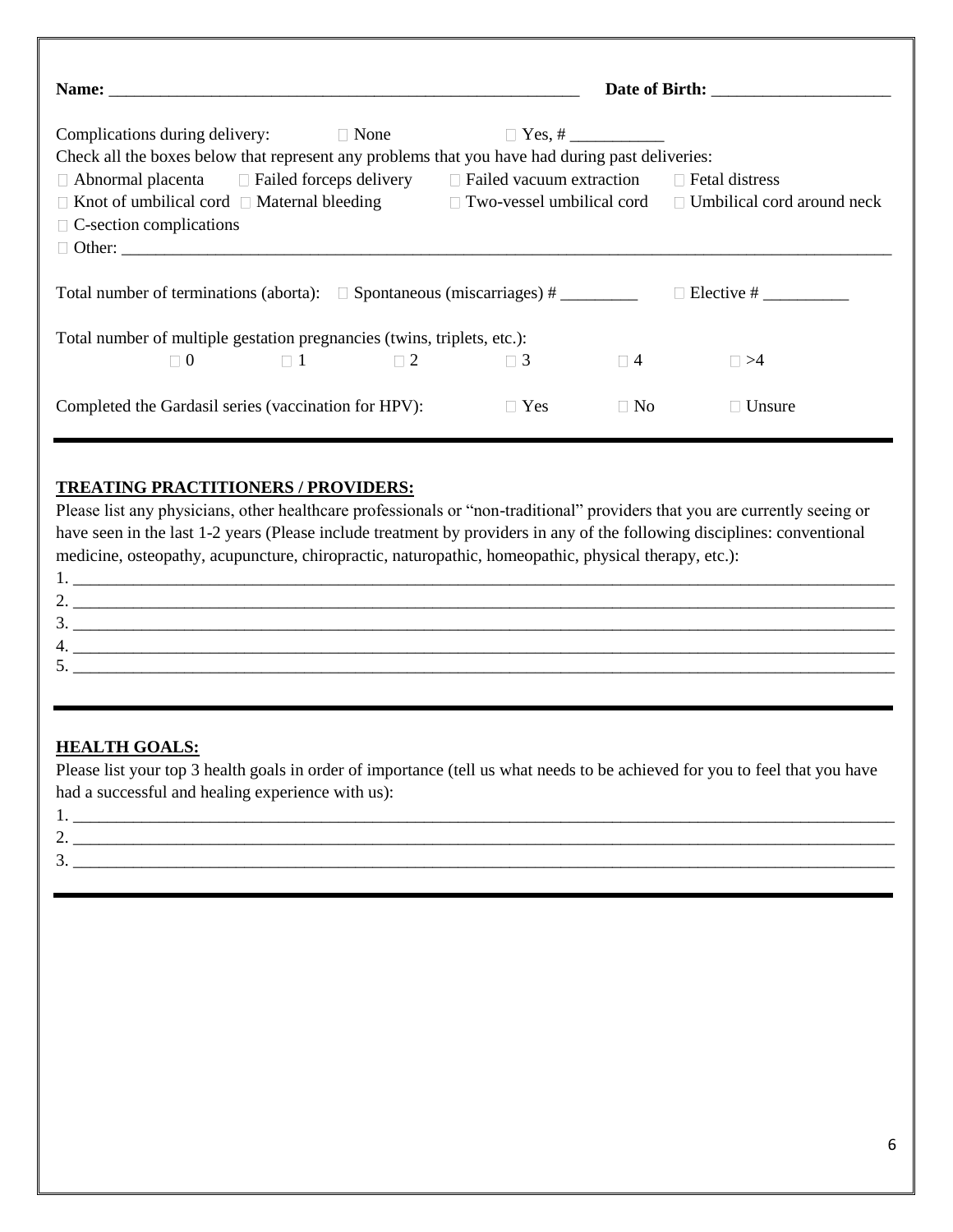Г

# **REVIEW OF SYSTEMS:**

Please place a check mark in the box next to any of the following symptoms or problems if you have experienced them recently or have concerns about them. If you don't understand something place a question mark "?" by it. Please place a check mark in the box for Normal if you do not have any of the symptoms or problems listed in the corresponding box.

Your doctor will discuss any positive responses with you.

# **General: Normal**

- ❑ Appetite Loss
- ❑ Chills
- ❑ Dietary Changes
- ❑ Fatigue
- ❑ Fever
- ❑ Night Sweats
- ❑ Shakiness
- ❑ Weight Gain
- ❑ Weight Loss

# Skin: **Normal**

- ❑ Bruising
- ❑ Change in Wart/Mole
- ❑ Coarse Hair
- ❑ Coarse Skin
- ❑ Cold Skin
- ❑ Cracked Lips
- ❑ Dryness
- ❑ Excessive Sweating
- ❑ Hair Growth
- ❑ Hair Loss
- ❑ Hives
- ❑ Itching
- ❑ Nail Changes
- ❑ New Lesions
- ❑ Rash
- ❑ Skin Color Changes
- ❑ Ulcer

| <b>HEENT:</b> | $\Box$ Normal |
|---------------|---------------|
|---------------|---------------|

- ❑ Headache
- ❑ Blurred Vision
- ❑ Double Vision
- ❑ Excessive Tearing
- ❑ Eye Pain
- ❑ Eye Redness
- ❑ Glaucoma
- ❑ Visual Loss
- ❑ Wear Glasses/Contacts lenses
- ❑ Hearing Loss
- ❑ Ear Discharge
- ❑ Ear Infection
- ❑ Ear Pain
- ❑ Ringing in the Ears
- ❑ Spinning Sensation
- ❑ Runny Nose
- ❑ Nose Bleeds
- ❑ Frequent Colds
- ❑ Nasal Congestion
- ❑ Sneezing
- ❑ Seasonal Allergies
- ❑ Sleep Apnea
- ❑ Sinus Pain
- ❑ Snoring
- ❑ Mouth or Lip Sores
- ❑ Bleeding Gums
- ❑ Hoarseness
- ❑ Sore Throat
- ❑ Dry Mouth
- ❑ Decreased Sense of Smell
- ❑ Facial Numbness/Tingling
- ❑ Decreased Sense of Taste
- ❑ Choking Sensation
- ❑ Difficulty Chewing

| Neck:               | $\exists$ Normal                  |
|---------------------|-----------------------------------|
| □                   | <b>Neck Pain</b>                  |
| $\Box$              | <b>Neck Stiffness</b>             |
| $\Box$              | <b>Neck Swelling</b>              |
| $\Box$              | <b>Swollen Glands</b>             |
| <b>Respiratory:</b> |                                   |
|                     | $\Box$ Normal                     |
| $\Box$              | Cough                             |
| $\Box$              | Coughing up Blood                 |
| $\Box$              | <b>Decreased Exercise</b>         |
|                     | Tolerance                         |
| $\Box$              | <b>Difficulty Breathing</b>       |
| $\Box$              | <b>Shortness of Breath</b>        |
| Q.                  | <b>Sputum Production</b>          |
|                     |                                   |
| Breast:             | $\Box$ Normal                     |
| ◻                   | <b>Breast Mass</b>                |
| $\Box$              | <b>Breast Pain</b>                |
| $\Box$              | <b>Breast Swelling</b>            |
| $\Box$              | Nipple Discharge                  |
| □                   | Nipple Pain                       |
| ◻                   | <b>Recent Breast Size</b>         |
|                     | Changes                           |
| ◻                   | <b>Skin Changes</b>               |
|                     | Cardiovascular:<br>$\Box$ Normal  |
| ◻                   | <b>Chest Pain</b>                 |
| $\Box$              | <b>Difficulty Breathing While</b> |
|                     | Lying Down                        |
| ❏                   | <b>Elevated Blood Pressure</b>    |
| ◻                   | Fainting / Blacking Out           |
| □                   | <b>Heart Murmur</b>               |
| ◻                   | <b>Heart Stent</b>                |
| □                   | Irregular Heartbeat               |
| ◻                   | Leg Cramps                        |
| □                   | Leg Swelling                      |
| □                   | <b>Night Cramps</b>               |
| □                   | Rapid Heart Rate                  |

❑ Slow Heart Rate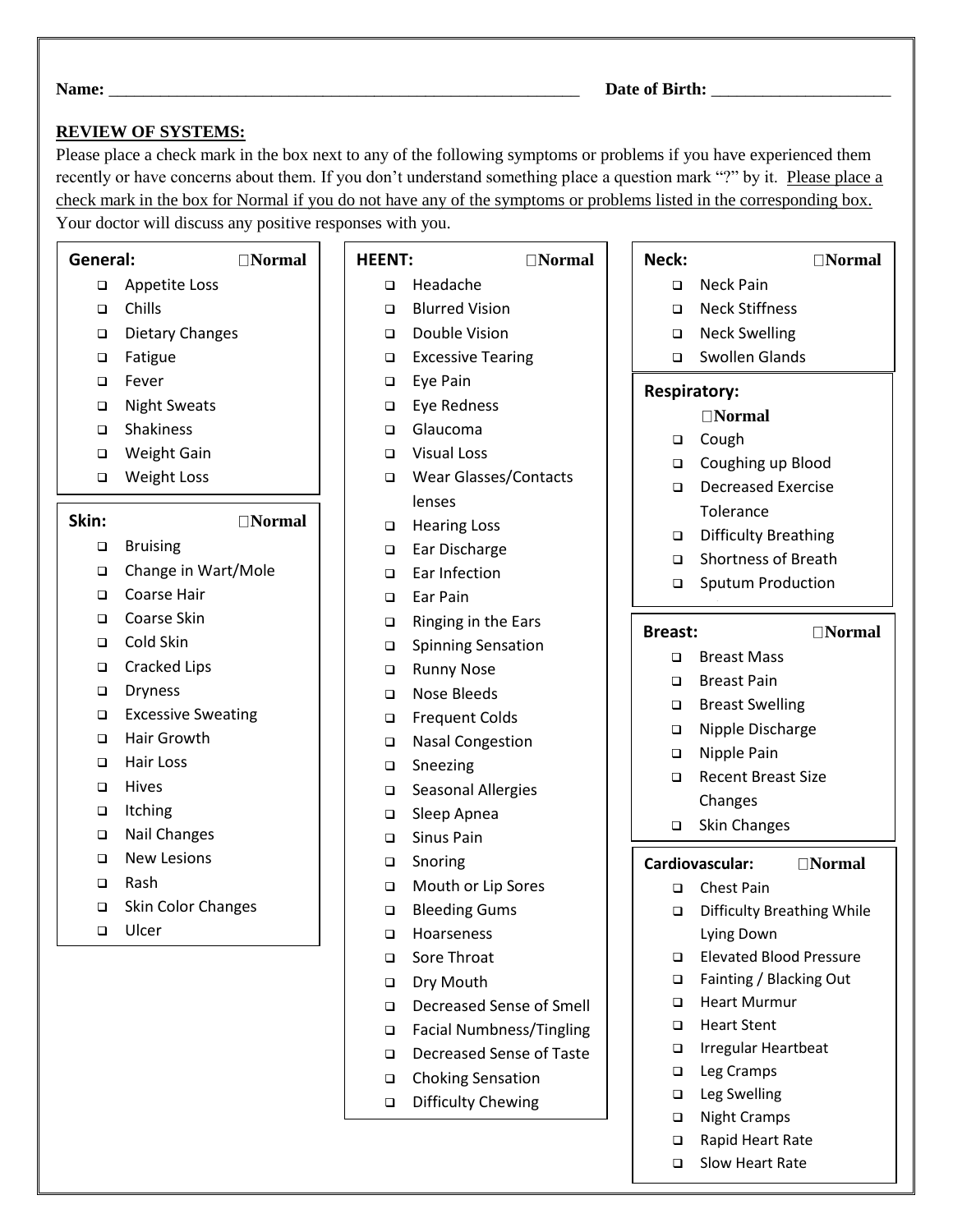### (Review of Systems Continued)

### **Gastrointestinal: Normal**

- ❑ Abdominal Mass
- ❑ Abdominal Pain
- ❑ Abdominal Swelling
- ❑ Belching
- ❑ Black, Tarry Stool
- ❑ Constipation
- ❑ Diarrhea
- ❑ Difficulty Swallowing
- ❑ Excessive Gas
- ❑ Food Intolerance
- ❑ Gets Full Quickly at Meals
- ❑ Hemorrhoids
- ❑ Heartburn
- ❑ Incontinence of Stool
- ❑ Indigestion
- ❑ Jaundice
- ❑ Laxative Use
- ❑ Nausea
- ❑ Painful Swallowing
- ❑ Pain with Bowel Movement
- ❑ Rectal Bleeding
- ❑ Vomiting
- ❑ Vomiting Blood

# Genitourinary: **Normal**

# (Male and Female)

- ❑ Blood in Urine
- ❑ Change in Urinary Stream
- ❑ Flank / Side Pain
- ❑ Hesitancy of Urine Flow
- ❑ Incontinence
- ❑ Painful Urination
- ❑ Urgency
- ❑ Urinary Retention
- ❑ Urinating at Night
- ❑ Urine Leakage

### (Male Only)

- ❑ Difficulty with Erection
- ❑ Penile Lesions
- ❑ Testicular Mass
- ❑ Testicular Pain
- ❑ Discharge from the Penis

#### (Female Only)

- ❑ Absence of Menstruation
- ❑ Difficulty Emptying Bladder
- ❑ Excessive Menstrual Bleeding
- ❑ Excessive Non-Menstrual Bleeding
- ❑ Excessive Urination
- ❑ Menstrual Irregularities
- ❑ Painful Intercourse
- ❑ Painful Menstruation
- ❑ Pelvic Pain
- ❑ Urethral Discharge
- ❑ Vaginal Bleeding
- ❑ Vaginal Discharge
- ❑ Vaginal Dryness
- ❑ Vaginal Fluid
- ❑ Vaginal Itching / Burning

### **Musculoskeletal: Normal**

- ❑ Back Pain
- ❑ Decreased Range of Motion
- ❑ Joint Pain
- ❑ Joint Redness
- ❑ Joint Stiffness
- ❑ Joint Swelling
- ❑ Muscle Wasting
- ❑ Muscle Cramps
- ❑ Muscle Pain
- ❑ Muscle Weakness
- ❑ Muscle Swelling

#### **Neurological: Normal**

- ❑ Decreased Memory
- ❑ Difficulty Speaking
- ❑ Dizziness
- ❑ Easily Distracted
- ❑ Fainting
- ❑ Hyperactivity
- ❑ Incoordination
- ❑ Loss of Consciousness
- ❑ Numbness
- ❑ Seizures
- ❑ Stroke
- ❑ Tremor
- ❑ Trouble Walking
- ❑ Unusual Sensation
- ❑ Unsteadiness
- ❑ Weakness in an Arm or Leg
- ❑ Generalized Weakness
- ❑ Muscle Twitching
- ❑ Tingling

## **Name:** \_\_\_\_\_\_\_\_\_\_\_\_\_\_\_\_\_\_\_\_\_\_\_\_\_\_\_\_\_\_\_\_\_\_\_\_\_\_\_\_\_\_\_\_\_\_\_\_\_\_\_\_\_\_\_ **Date of Birth:** \_\_\_\_\_\_\_\_\_\_\_\_\_\_\_\_\_\_\_\_\_